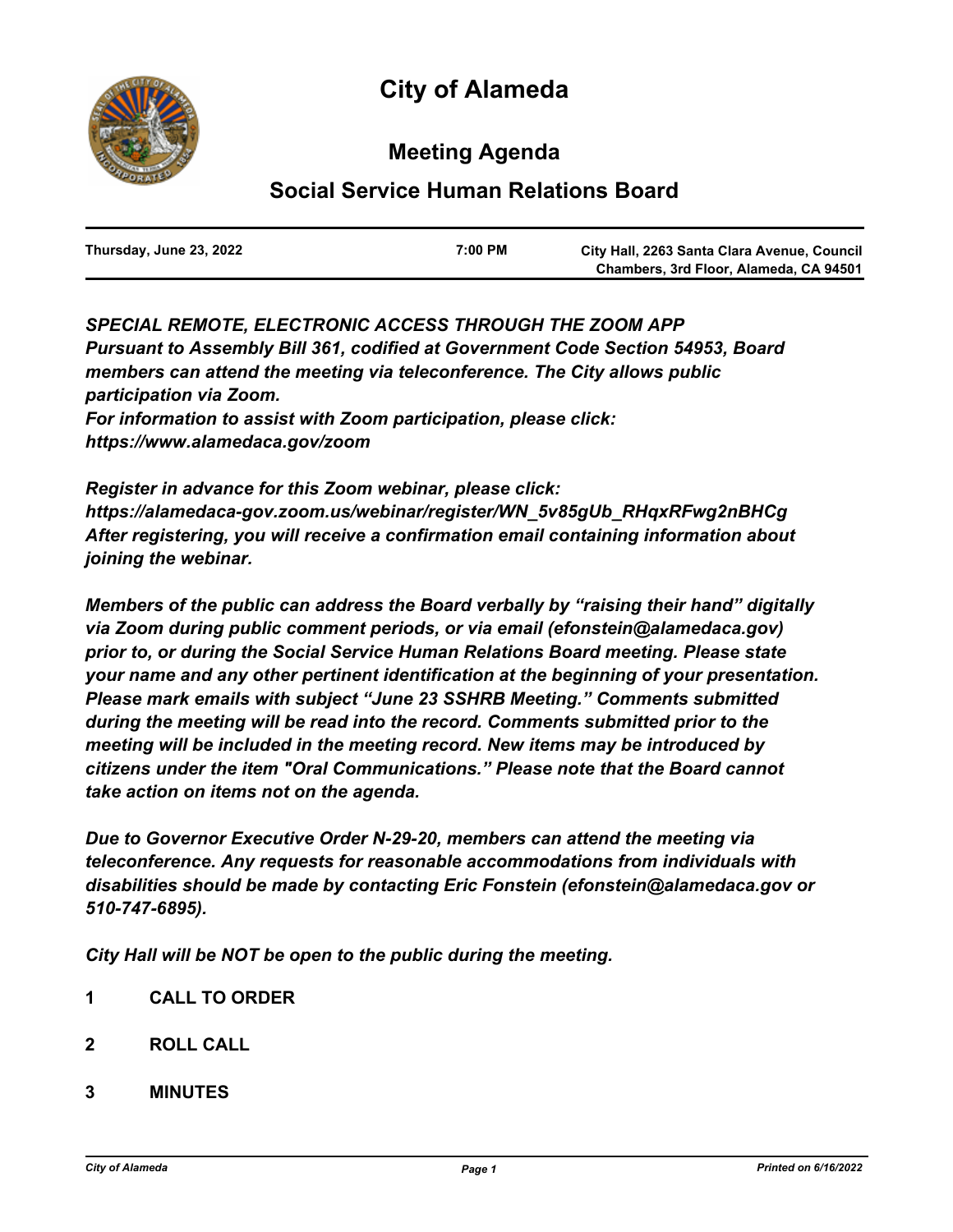**3-A** [2022-2168](http://alameda.legistar.com/gateway.aspx?m=l&id=/matter.aspx?key=11945) Review and Approve May 26, 2022 Draft Minutes

*Attachments:* [Draft Minutes May 26 2022](http://alameda.legistar.com/gateway.aspx?M=F&ID=fd7ae053-7189-46b3-acc6-e66320c3cdf3.pdf)

#### **4 PUBLIC COMMENTS**

## **5 AGENDA ITEMS**

**5-A** [2022-2169](http://alameda.legistar.com/gateway.aspx?m=l&id=/matter.aspx?key=11946) Continued Discussion of the Development and Implementation of the 2022 Community Needs Assessment

*Attachments:* [Exhibit 1 - Draft Revised List of Indicators](http://alameda.legistar.com/gateway.aspx?M=F&ID=510901d0-af19-4763-b6f8-c8752db0aef5.pdf)

- **5-B** [2022-2170](http://alameda.legistar.com/gateway.aspx?m=l&id=/matter.aspx?key=11947) Continued Discussion of Social Service Human Relations Board's Homelessness Activities
- **5-C** [2022-2171](http://alameda.legistar.com/gateway.aspx?m=l&id=/matter.aspx?key=11948) Social Service Human Relations Board Workgroup Reports

 Domestic Violence Task Force (Furuichi Fong) Alamedans Together Against Hate (Yamashiro-Omi, Furuichi Fong) Infrastructure Workgroup (Lewis, Means)

### **6 STAFF COMMUNICATIONS**

- **6-A** [2022-2172](http://alameda.legistar.com/gateway.aspx?m=l&id=/matter.aspx?key=11949) Status Report on the City of Alameda's Homeless Services
- **6 STAFF COMMUNICATIONS**

### **7 BOARD COMMUNICATIONS, NON-AGENDA**

#### **8 ORAL COMMUNICATIONS**

**Anyone may address the Board on a topic not on the agenda under this item by submitting a speaker's information slip, subject to the 3-minute time limit.**

**9 ADJOURNMENT**